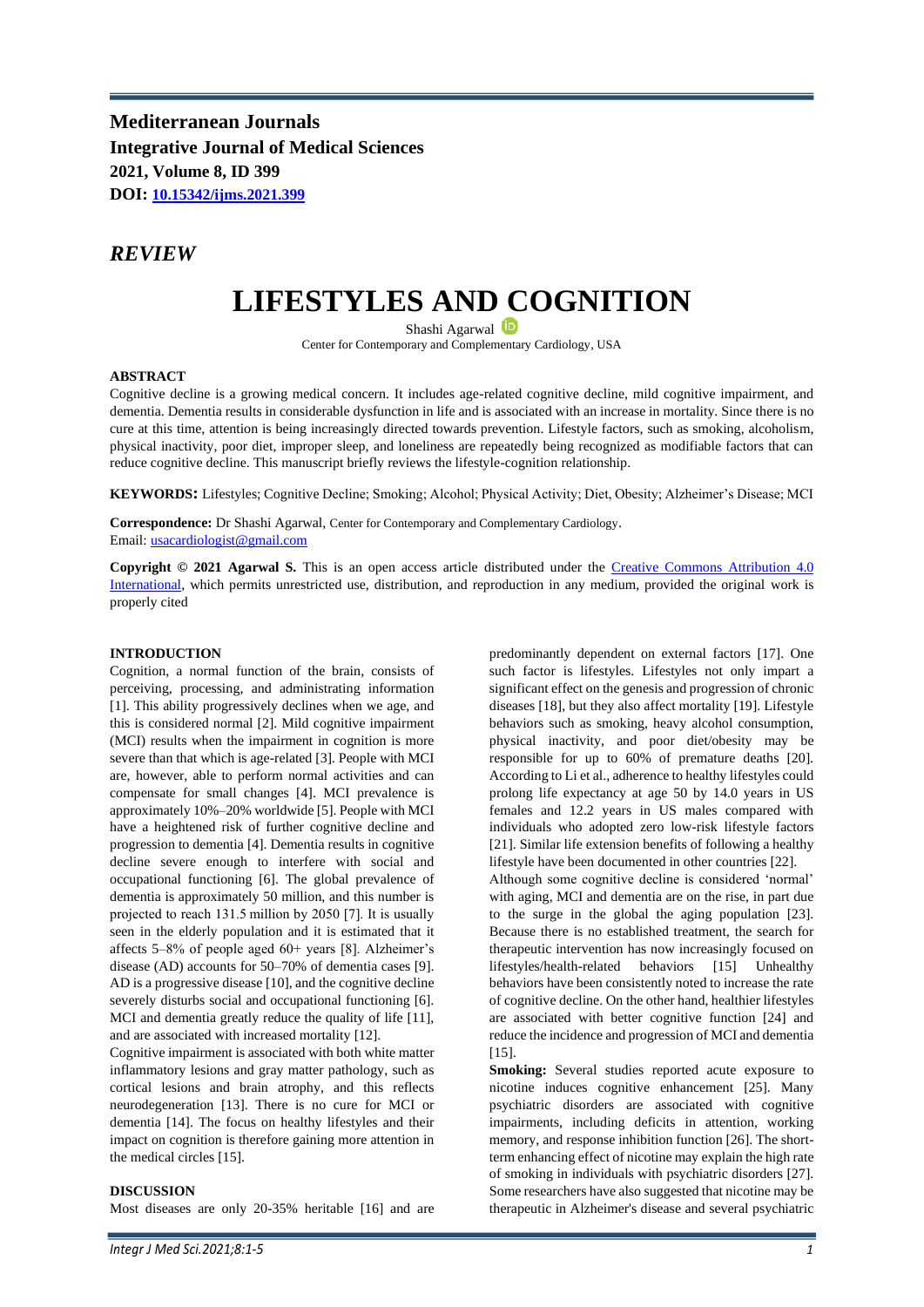disorders [25]. The acute nicotine related effect on cognition may also explain why smokers are unable to quit [28].

The cognition performance enhancement associated with smoking is however short-term [29]. With long term use, smoking harms the cognitive function [30]. It has been causally implicated in the development of neurodegenerative disorders [31] including AD [32] and other dementias [33]. Previous studies indicated that smokers were 1.9–4.3 times more likely to develop AD than non-smokers [34]. The Honolulu–Asia Aging Study noted a dose-response relationship with smoking amount and AD [35]. Smokers exhibit excessive oxidative stress, neuroinflammation, and impaired neuroprotection in the brain [36]. Brain studies reveal a thinner anterior cingulum and prefrontal lobe, and many other structural abnormalities in smokers [37].

Passive smoking increases the risk of cognitive impairment in older adults by 24% and this seems to be especially prominent with non-smokers [38]. Cigarette smoking at an earlier age appears to predict the onset of cognitive impairment at an older age [39]. This risk is directly related to the duration and intensity of smoking and subsides gradually following smoking cessation [40]. Tobacco is a teratogen that impairs fetal brain development and smoking during pregnancy harms the developing fetus [41].

**Alcohol:** Many studies have demonstrated that low to moderate alcohol intake may prevent cognition decline [42]. However, the relationship between alcohol intake and cognition is U shaped [43]. Excessive alcohol intake and binge drinking are associated with an increased risk of cognitive decline and dementia [44]. Alcohol, when excessive, is neurotoxic to the prefrontal cortex and hippocampal regions of the brain and results in neurodegeneration [45]. The result is functional deficits, especially impairment of executive and motivational functions [46]. Prenatal alcohol exposure may hamper the children's cognitive development [47].

**Physical exercise:** Physical exercise helps retard cognition decline [48]. Studies have overwhelmingly demonstrated a relationship between physical inactivity and cognitive impairment, including AD [49]. A recent meta-analysis reported significant beneficial effects on cognitive outcomes with exercise in adults aged 50 and older [50]. Another meta-analysis concluded that those with a high level of physical activity showed a 38% less decline in cognitive performance (compared with adults not engaged in physical activity) during 1–12 years of follow-up [51]. A low to moderate level of physical exercise has also demonstrated a 35% less decline in cognitive function [51].

**Diet:** Nutrition is one of the modifiable risk factors for cognitive decline and AD dementia [52]. Several studies have documented that a poor diet promotes cognitive decline, including AD [53]. A prospective study of 3,718 elderly participants, showed that consumption of greater than two vegetable servings per day decreased cognitive decline over a 6-year follow-up [54]. These individuals appeared about 5 years younger on cognition testing [54]. In cognitively normal populations, the Mediterranean diet and dietary approaches to stop hypertension (DASH) diet, result in lesser age-related cognitive decline [55]. They also reduce the risk for the development of MCI or AD

[56]. Consumption of fish is also associated with lesser cognitive decline in older people without AD [57].

Vegetables and fruits contain a plethora of antioxidant vitamins and nutrients, and they help counteract cognitive decline by reducing oxidative stress and inflammation [58]. Vegetables and fruits might also alter the gut microbiota, improving the gut–brain axis, and positively impacting cognitive health [59]. Fish is a good source of long-chain omega-3 fatty acids, and this helps improve cognition [60].

Obesity and its relationship with cognition is mixed [61]. While obesity in midlife appears to be detrimental to cognitive decline, obesity in the old (over 65 years) has been reported to be detrimental, neutral, or even protective [62]. This "obesity paradox" may be explained by the survival of the less obese and healthier individuals as aging occurs [61]. It has also been suggested that this paradox may be insignificant if measurements of central obesity (WC and WtHR) are used, instead of relying solely on BMI [62].

**Marijuana abuse:** The two most well-studied cannabinoids are Δ9-tetrahydrocannabinol (THC), or its synthetic variants (dronabinol, nabilone), and cannabidiol (CBD). The use of THC has been associated with adverse cognitive effects [63].

**Sleep:** There is cumulating evidence that sleep quality and duration relate to cognitive processes. Bubu and colleagues, in a meta-analysis, found that sleep difficulty was associated with cognitive impairment in older adults [64]. It is estimated that the risk of developing dementia in patients with sleep disorders was 1.68 times greater [64]. Good quality and sufficient sleep is beneficial in individuals with AD [49].

**Socialization:** Lack of socialization, with a subjective feeling of loneliness, is associated with decreased cognitive function [65]. Loneliness leads to disturbed selfregulation which also promotes non-compliance with healthy lifestyles [66]. Lonely people are also more likely to be depressed. Depression contributes to cognitive decline [67]. Loneliness adversely affects the HPA axis inflammation and immunity, which influence cognitive decline [68].

## **CONCLUSION**

Cognitive decline is multifactorial, and there is no known cure. Aging is the most common cause of a decrease in cognition. However, MCI and dementia are pathological and are worsened by unhealthy lifestyles. Healthy lifestyles include adherence to a normal body weight (BMI 18.5–24.9 kg/m²), regular physical activity (150 min/week of moderate physical activity), a healthy diet rich in fruits and vegetables, avoidance of alcohol and smoking, getting refreshing sleep (about 8 hours per day) and having a good social life. Most individuals with unhealthy behaviors usually indulge in other unhealthy activities also, and this further worsens cognitive decline.

## **ACKNOWLEDGMENTS**

None.

#### **COMPETING INTERESTS**

The author declares no competing interests with this case.

**FUNDING SOURCES** None.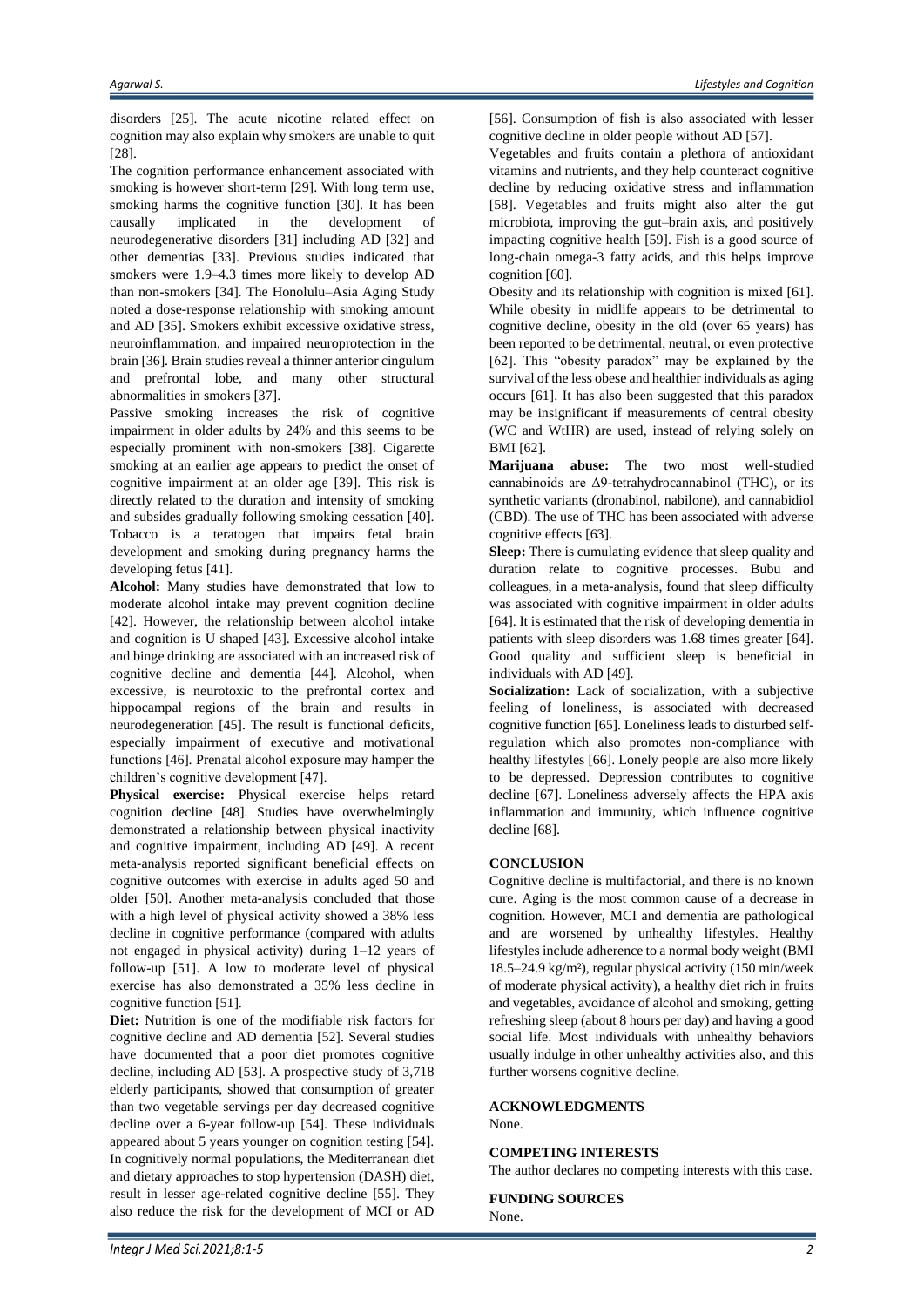#### **REFERENCES**

- [1] Chaves AS, dos Santos AM, Soares de Britto E Alves MT , Filho NS. Association between cognitive decline and the quality of life of hypertensive elderly individuals. Rev Bras Geriatr Gerontol. 2015;18(3):545–56. DOI[: 10.1590/1809-9823.2015.14043](https://doi.org/10.1590/1809-9823.2015.14043)
- [2] Singh-Manoux, A., Kivimaki, M., Glymour, M. M., Elbaz, A., Berr, C., Ebmeier, K. P., et al. (2012). Timing of onset of cognitive decline: results from Whitehall II prospective cohort study. BMJ 344:d7622. DOI[: 10.1136/bmj.d7622](https://doi.org/10.1136/bmj.d7622)
- [3] Lin, P.-J.; Zhong, Y.; Fillit, H.M.; Chen, E.; Neumann, P.J. Medicare expenditures of Individuals with Alzheimer's Disease and related dementias or mild cognitive impairment before and after diagnosis. J. Am. Geriatr. Soc. 2016, 64, 1549–1557.
- [4] Roberts, R.O.; Knopman, D.S. Classification and Epidemiology of MCI. Clin. Geriatr. Med. 2013, 29, 753– 772.
- [5] Petersen RC. Clinical practice. mild cognitive impairment. N Engl J Med 2011;364:2227. DOI[: 10.1056/NEJMcp0910237](https://doi.org/10.1056/NEJMcp0910237)
- [6] Draper, B.; Cations, M.; White, F.; Trollor, J.; Loy, C.; Brodaty, H.; Sachdev, P.; Gonski, P.; Demirkol, A.; Cumming, R.G.; et al. Time to diagnosis in young-onset dementia and its determinants: The inspired study. Int. J. Geriatr. Psychiatry 2016, 31, 1217–1224.
- [7] Prince M, Ali G-C, Guerchet M, et al. Recent global trends in the prevalence and incidence of dementia, and survival with dementia. Alzheimers Res Ther2016;8:23. DOI[: 10.1186/s13195-016-0188-8](https://doi.org/10.1186/s13195-016-0188-8)
- [8] World Health Organisation. Global Action Plan on the Public Health Response to Dementia 2017–2020; World Health Organisation: Geneva, Switzerland, 2017.
- [9] American Psychiatric Association. Diagnostic and Statistical Manual of Mental Disorders, 5th ed.; American Psychiatric Association: Washington, DC, USA, 2013.
- [10] Galvin JE and Sadowsky CH. Practical guidelines for the recognition and diagnosis of dementia. J Am Board Family Med. 2012;25(3):367-382.
- [11] Landeiro F, Mughal S, Walsh K, et al. ROADMAP consortium. Health-related quality of life in people with predementia Alzheimer's disease, mild cognitive impairment or dementia measured with preference-based instruments: a systematic literature review. Alzheimers Res Ther. 2020 Nov 18;12(1):154. DOI[: 10.1186/s13195-020-00723-1](https://doi.org/10.1186/s13195-020-00723-1)
- [12] Dewey ME, Saz P. Dementia, cognitive impairment and mortality in persons aged 65 and over living in the community: A systematic review of the literature. Int J Geriatr Psychiatr. 2001;16:751–761.
- [13]Calabrese M, Poretto V, Favaretto A, et al. . Cortical lesion load associates with progression of disability in multiple sclerosis. Brain 2012;135:2952–2961.
- [14]Campbell, S.; Manthorpe, J.; Samsi, K.; Abley, C.; Robinson, L.; Watts, S.; Bond, J.; Keady, J. Living with uncertainty: Mapping the transition from pre-diagnosis to a diagnosis of dementia. J. Aging Stud. 2016, 37, 40–47.
- [15] Kivipelto, M., Mangialasche, F., and Ngandu, T. (2018). Lifestyle interventions to prevent cognitive impairment, dementia and Alzheimer disease. Nat. Rev. Neurol. 14, 653–666.
	- DOI[: 10.1038/s41582-018-0070-3](https://doi.org/10.1038/s41582-018-0070-3)
- [16] Gluckman TJ, Kovacs RJ, Stone NJ, Damalas D, Mullen JB, Oetgen WJ. The ASCVD risk estimator app: from concept to the current state. J. Am. Coll. Cardiol., 67 (2016), pp. 350-352 DOI[: 10.1016/j.jacc.2015.10.068](https://doi.org/10.1016/j.jacc.2015.10.068)
- [17] G. Shiels, S. Buchanan, C. Selman, P. Stenvinkel.Allostatic load and ageing: linking the microbiome and nutrition with age-related health. Biochem. Soc. Trans., 47 (2019), pp. 1165-1172
	- DOI[: 10.1042/BST20190110](https://doi.org/10.1042/BST20190110)
- [18] Li Y, Schoufour J, Wang DD, et al. Healthy lifestyle and life expectancy free of cancer, cardiovascular disease, and type 2 diabetes: prospective cohort study. BMJ. 2020;368:l6669. Published 2020 Jan 8. DOI: [10.1136/bmj.l6669](https://doi.org/10.1136/bmj.l6669)
- [19] Loef M, Walach H. The combined effects of healthy lifestyle behaviors on all cause mortality: a systematic review and meta-analysis. Prev Med 2012;55:163-70. DOI: [10.1016/j.ypmed.2012.06.017](https://doi.org/10.1016/j.ypmed.2012.06.017)
- [20] Mokdad AH, Forouzanfar MH, Daoud F, et al. Global burden of diseases, injuries, and risk factors for young people's health during 1990-2013: a systematic analysis for the Global Burden of Disease Study 2013. Lancet 2016;387:2383-401.

DOI[: 10.1016/S0140-6736\(16\)00648-6](https://doi.org/10.1016/S0140-6736(16)00648-6)

- [21] Yanping Li, An Pan, Dong D. Wang, et al. Impact of Healthy Lifestyle Factors on Life Expectancies in the US Population. Circulation. 2018;138:345–355.
- [22] O'Doherty MG, Cairns K, O'Neill V, et al. Effect of major lifestyle risk factors, independent and jointly, on life expectancy with and without cardiovascular disease: results from the Consortium on Health and Ageing Network of Cohorts in Europe and the United States (CHANCES). Eur J Epidemiol. 2016; 31:455–468. DOI[: 10.1007/s10654-015-0112-8](https://doi.org/10.1007/s10654-015-0112-8)
- [23] https://www.who.int/ageing/publications/global\_health.pd f. Accessed January 8, 2021.
- [24] Huang Zhezhou, Guo Yanfei, Ruan Ye, et al. Associations of Lifestyle Factors With Cognition in Community-Dwelling Adults Aged 50 and Older: A Longitudinal Cohort Study. Aging Neurosci., 09 November 2020. DOI[: 10.3389/fnagi.2020.601487](https://doi.org/10.3389/fnagi.2020.601487)
- [25] Newhouse P., Kellar K., Aisen P., White H., Wesnes K., Coderre E., Pfaff A., Wilkins H., Howard D., Levin E.D. Nicotine treatment of mild cognitive impairment: A 6 month double-blind pilot clinical trial. Neurology. 2012;78:91–101. DOI[: 10.1212/WNL.0b013e31823efcbb](https://doi.org/10.1212/WNL.0b013e31823efcbb)
- [26] Millan M.J., Agid Y., Brüne M., et al. Cognitive dysfunction in psychiatric disorders: characteristics, causes and the quest for improved therapy. Nat. Rev. Drug Discov. 2012;11(2):141–168. DOI: 10.1038/nrd362
- [27] de Leon J., Diaz F.J. A meta-analysis of worldwide studies demonstrates an association between schizophrenia and tobacco smoking behaviors. Schizophr. Res. 2005;76(2- 3):135–157.
- DOI: [10.1016/j.schres.2005.02.010](http://dx.doi.org/10.1016/j.schres.2005.02.010) [28]Besson M., Forget B. Cognitive dysfunction, affective states, and vulnerability to nicotine addiction: A multifactorial perspective. Front. Psychiatry. 2016;7:160. DOI[: 10.3389/fpsyt. 2016.00160](http://dx.doi.org/10.3389/fpsyt.%202016.00160)
- [29] Newhouse P.A., Potter A., Singh A. Effects of nicotinic stimulation on cognitive performance. Curr. Opin. Pharmacol. 2004;4:36–46. DOI [: 10.1016/j.coph.2003.11.001](https://doi.org/10.1016/j.coph.2003.11.001)
- [30] Hill R.D., Nilsson L.G., Nyberg L., Backman L. Cigarette smoking and cognitive performance in healthy Swedish adults. Age Ageing. 2003;32:548–550. DOI[: 10.1093/ageing/afg067](https://doi.org/10.1093/ageing/afg067)
- [31] Zhan Y, Fang F. Smoking and amyotrophic lateral sclerosis: a mendelian randomization study. Ann Neurol. 2019;85(4):482-484. DOI: [10.1002/ana.25443](https://doi.org/10.1002/ana.25443)
- [32] Durazzo TC, Mattsson N, Weiner MW; Alzheimer's Disease Neuroimaging Initiative. Smoking and increased Alzheimer's disease risk: a review of potential mechanisms. Alzheimers Dement. 2014; 10(3) (suppl): S122-S145.

DOI[: 10.1016/j.jalz.2014.04.009](https://doi.org/10.1016/j.jalz.2014.04.009)

- [33] Khan U., Porteous L., Hassan A., Markus H. S. (2007). Risk factor profile of cerebral small vessel disease and its subtypes. J. Neurol. Neurosurg. Psychiatry 78 702-706. DOI[: 10.1136/jnnp.2006.103549](https://doi.org/10.1136/jnnp.2006.103549)
- [34] Anstey K. J., von Sanden C., Salim A., O'Kearney R. (2007). Smoking as a risk factor for dementia and cognitive decline: a meta-analysis of prospective studies. Am. J. Epidemiol.

DOI[: 166 367–378. 10.1093/aje/kwm116](https://doi.org/166%20367–378.%2010.1093/aje/kwm116)

[35] Tyas S. L., White L. R., Petrovitch H., Webster Ross G., Foley D. J., Heimovitz H. K., et al. (2003). Mid-life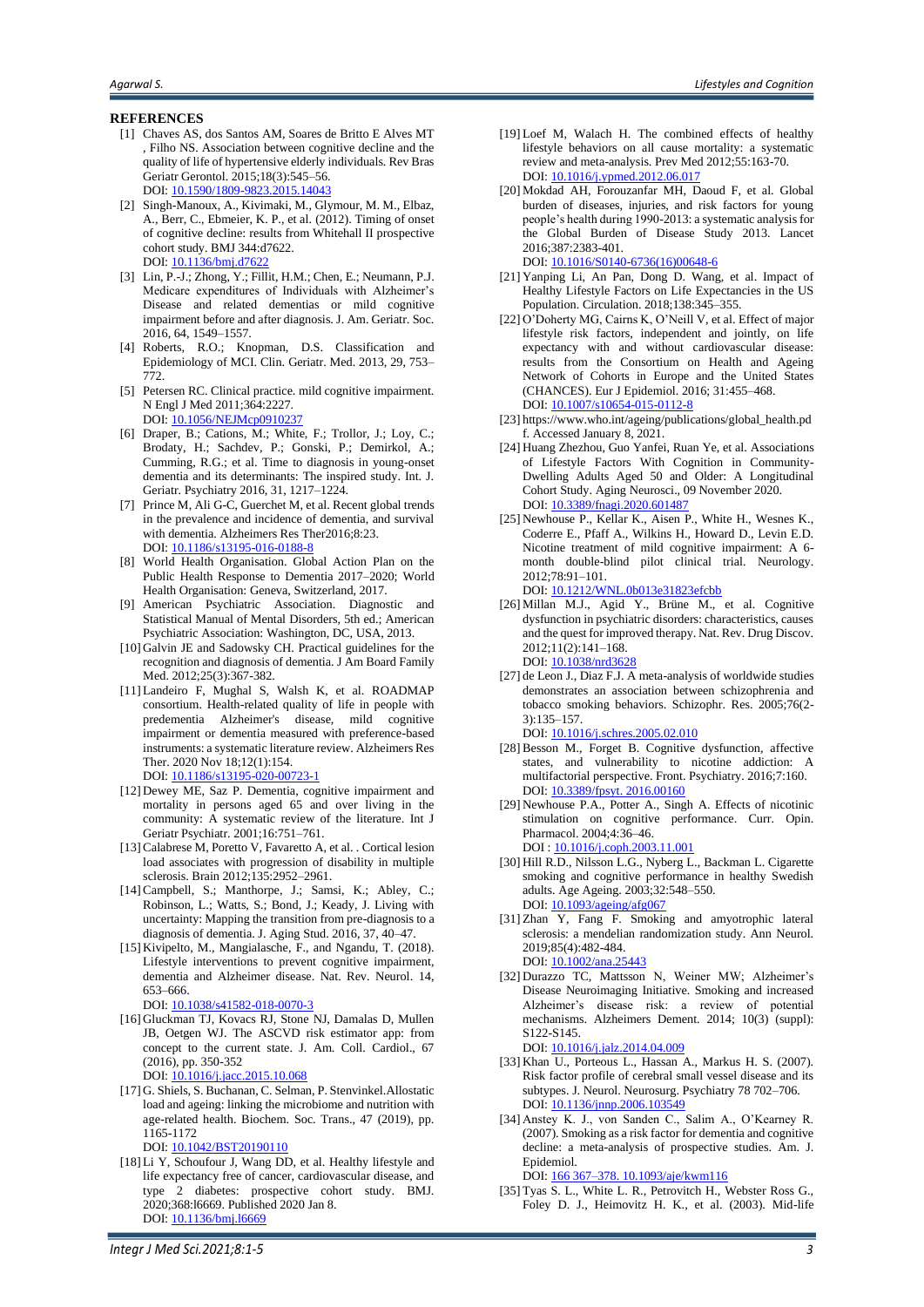smoking and late-life dementia: the honolulu-asia aging study. Neurobiol. Aging 24 589–596. DOI[: 10.1016/s0197-4580\(02\)00156-2](https://doi.org/10.1016/s0197-4580(02)00156-2)

- [36] Liu Y, Li H, Wang J, et al. Association of Cigarette Smoking With Cerebrospinal Fluid Biomarkers of Neurodegeneration, Neuroinflammation, and Oxidation. JAMA Netw Open. 2020 Oct 1;3(10):e2018777. DOI[: 10.1001/jamanetworkopen.2020.18777](https://doi.org/10.1001/jamanetworkopen.2020.18777)
- [37] Karama S., Ducharme S., Corley J., Chouinard-Decorte F., Starr J. M., Wardlaw J. M., et al. (2015). Cigarette smoking and thinning of the brain's cortex. Mol. Psychiatry 20 778– 785.
	- DOI[: 10.1038/mp.2014.187](https://doi.org/10.1038/mp.2014.187)
- [38] He F, Li T, Lin J, Li F, Zhai Y, Zhang T, Gu X, Zhao G. Passive Smoking Exposure in Living Environments Reduces Cognitive Function: A Prospective Cohort Study in Older Adults. Int J Environ Res Public Health. 2020 Feb 21;17(4):1402.

DOI[: 10.3390/ijerph17041402](https://doi.org/10.3390/ijerph17041402)

- [39] Velusami D, Venkatesh S, Soundariya K. Effect of smoking on neurocognitive function. June 2020. Int. J Basic Appl. Physiol.,5(1),2016.
- [40] Mons U, Schöttker B, Müller H, Kliegel M, Brenner H. History of lifetime smoking, smoking cessation and cognitive function in the elderly population. Eur J Epidemiol. 2013 Oct;28(10):823-31. DOI[: 10.1007/s10654-013-9840-9](https://doi.org/10.1007/s10654-013-9840-9)
- [41] United States Department of Health and Human Services, Substance Abuse and Mental Health Services Administration, Center for Behavioral Health Statistics and Quality (2012). National survey on drug use and health, 2012 [Data set]. National survey on drug use and health (NSDUH) series. ICPSR—Interuniversity Consortium for Political and Social Research. DOI[: 10.3886/ICPSR34933.v3](https://doi.org/10.3886/ICPSR34933.v3)
- [42] Wood AM, Kaptoge S, Butterworth AS, et al. ; Emerging Risk Factors Collaboration/EPIC-CVD/UK Biobank Alcohol Study Group . Risk thresholds for alcohol consumption: combined analysis of individual-participant data for 599 912 current drinkers in 83 prospective studies. Lancet. 2018;391(10129):1513-1523. DOI: [10.1016/S0140-6736\(18\)30134-X](https://doi.org/10.1016/S0140-6736(18)30134-X)
- [43] Xu W, Wang H, Wan Y, et al. Alcohol consumption and dementia risk: A dose-response meta-analysis of prospective studies. Eur J Epidemiol. 2017;32(1):31–42. DOI[: 10.1007/s10654-017-0225-3](https://doi.org/10.1007/s10654-017-0225-3)
- [44]Cheng C, Huang CL, Tsai CJ, Chou PH, Lin CC, Chang CK. Alcohol-Related Dementia: A Systemic Review of Epidemiological Studies. Psychosomatics. 2017 Jul-Aug;58(4):331-342. DOI[: 10.1016/j.psym.2017.02.012](10.1016/j.psym.2017.02.012)
- [45] Clark D.B., Thatcher D.L., Tapert S.F. Alcohol, psychological dysregulation, and adolescent brain development. Alcohol. Clin. Exp. Res. 2008;32:375–385. DOI[: 10.1111/j.1530-0277.2007.00601.x](https://doi.org/10.1111/j.1530-0277.2007.00601.x)
- [46] Oscar-Berman M., Marinkovic K. Alcohol: Effects on neurobehavioral functions and the brain. Neuropsychol. Rev. 2007;17:239–257. DOI[: 10.1007/s11065-007-9038-6](https://doi.org/10.1007/s11065-007-9038-6)
- [47]Römer, P.; Mathes, B.; Reinelt, T.; Stoyanova, P.; Petermann, F.; Zierul, C. Systematic review showed that low and moderate prenatal alcohol and nicotine exposure affected early child development. Acta Paediatr. 2020, 109, 2491–2501.
- [48]Cai H, Li G, Hua S, Liu Y, Chen L. Effect of exercise on cognitive function in chronic disease patients: a metaanalysis and systematic review of randomized controlled trials. Clin Interv Aging. 2017;12:773-783. Published 2017 May 11.

DOI: [10.2147/CIA.S135700](https://doi.org/10.2147/CIA.S135700)

- [49] Yu JT, Xu W, Tan CC, et al. Evidence-based prevention of Alzheimer's disease: systematic review and meta-analysis of 243 observational prospective studies and 153 randomised controlled trials. J Neurol Neurosurg Psychiatry. 2020;91(11):1201-1209. DOI: [10.1136/jnnp-2019-321913](https://doi.org/10.1136/jnnp-2019-321913)
- [50] Zhezhou Huang, Yanfei Guo, Ye Ruan, et al. Associations of Lifestyle Factors With Cognition in Community-

Dwelling Adults Aged 50 and Older: A Longitudinal Cohort Study. Front. Aging Neurosci., 09 November 2020.

[51] Sofi, F., Valecchi, D., Bacci, D., Abbate, R., Gensini, G. F., Casini, A., et al. (2011). Physical activity and risk of cognitive decline: a meta-analysis of prospective studies. J. Intern. Med. 269, 107–117. DOI[: 10.1111/j.1365-2796.2010.02281.x](https://doi.org/10.1111/j.1365-2796.2010.02281.x)

- [52] Gehlich, K. H., Beller, J., Lange-Asschenfeldt, B., Köcher, W., Meinke, M. C., and Lademann, J. (2019). Fruit and vegetable consumption is associated with improved mental and cognitive health in older adults from non-Western developing countries. Public Health Nutr. 22, 689–696.
- [53] Fieldhouse JLP, Doorduijn AS, de Leeuw FA, et al. A Suboptimal Diet is Associated with Poorer Cognition: The NUDAD Project. Nutrients. 2020;12(3):703. Published 2020 Mar 6.

DOI: [10.3390/nu12030703](https://doi.org/10.3390/nu12030703)

[54] Morris, M. C., Evans, D. A., Tangney, C. C., Bienias, J. L., and Wilson, R. S. (2006). Associations of vegetable and fruit consumption with age-related cognitive change. Neurology 67, 1370–1376.

DOI[: 10.1212/01.wnl.0000240224.38978.d8](https://doi.org/10.1212/01.wnl.0000240224.38978.d8)

- [55] van den Brink A.C., Brouwer-Brolsma E.M., Berendsen A.A., van de Rest O. The Mediterranean, Dietary Approaches to Stop Hypertension (DASH), and Mediterranean-DASH Intervention for Neurodegenerative Delay (MIND) Diets Are Associated with Less Cognitive Decline and a Lower Risk of Alzheimer's Disease—A Review. Adv. Nutr. 2019;10:1010–1065. DOI[: 10.1093/advances/nmz054](https://doi.org/10.1093/advances/nmz054)
- [56] Fieldhouse JLP, Doorduijn AS, de Leeuw FA, et al. A Suboptimal Diet is Associated with Poorer Cognition: The NUDAD Project. Nutrients. 2020;12(3):703. Published 2020 Mar 6.

DOI: [10.3390/nu12030703](https://doi.org/10.1093/advances/nmz054)

- [57] Fotuhi, M., Mohassel, P., Yaffe, K. Fish consumption, long-chain omega-3 fatty acids and risk of cognitive decline or Alzheimer disease: A complex association. Nat. Rev. Neurol. 2009, 5, 140–152.
- [58] Gehlich, K. H., Beller, J., Lange-Asschenfeldt, B., Köcher, W., Meinke, M. C., and Lademann, J. (2019). Fruit and vegetable consumption is associated with improved mental and cognitive health in older adults from non-Western developing countries. Public Health Nutr. 22, 689–696. DOI[: 10.1017/S1368980018002525](https://doi.org/10.1093/advances/nmz054)
- [59] Pistollato, F., Sumalla Cano, S., Elio, I., Masias Vergara, M., Giampieri, F., and Battino, M. (2016). Role of gut microbiota and nutrients in amyloid formation and pathogenesis of Alzheimer disease. Nutr. Rev. 74, 624– 634.

DOI[: 10.1093/nutrit/nuw023](https://doi.org/10.1093/advances/nmz054)

- [60] van der Wurff ISM, Meyer BJ, de Groot RHM. Effect of Omega-3 Long Chain Polyunsaturated Fatty Acids (n-3 LCPUFA) Supplementation on Cognition in Children and Adolescents: A Systematic Literature Review with a Focus on n-3 LCPUFA Blood Values and Dose of DHA and EPA. Nutrients. 2020 Oct 12;12(10):3115. DOI: 10.3390/nu1210311
- $[61] Bischof, G, N.,$  and Park, D. C. (2015). Obesity and aging: consequences for cognition, brain structure, and brain function. Psychosom. Med. 77, 697–709. DOI[: 10.1097/PSY.0000000000000212](https://doi.org/10.1097/PSY.0000000000000212)
- [62] Monda, V., La Marra, M., Perrella, R., Caviglia, G., Iavarone, A., Chieffi, S., et al. (2017). Obesity and brain illness: from cognitive and psychological evidences to obesity paradox. Diabetes Metab. Syndr. Obes. 10, 473– 479.

DOI[: 10.2147/DMSO.S148392](https://doi.org/10.2147/DMSO.S148392)

- [63] Gottschling S, Ayonrinde O, Bhaskar A, Blockman M, D'Agnone O, Schecter D, Suárez Rodríguez LD, Yafai S, Cyr C. Safety Considerations in Cannabinoid-Based Medicine. Int J Gen Med. 2020 Dec 1;13:1317-1333. DOI[: 10.2147/IJGM.S275049](https://doi.org/10.2147/IJGM.S275049)
- [64] Bubu OM, Brannick M, Mortimer J, et al. Sleep, cognitive impairment, and Alzheimer's disease: a systematic review and meta-analysis. Sleep. 2017;40(1):zsw032. DOI: [10.1093/sleep/zsw032](https://doi.org/10.2147/IJGM.S275049)